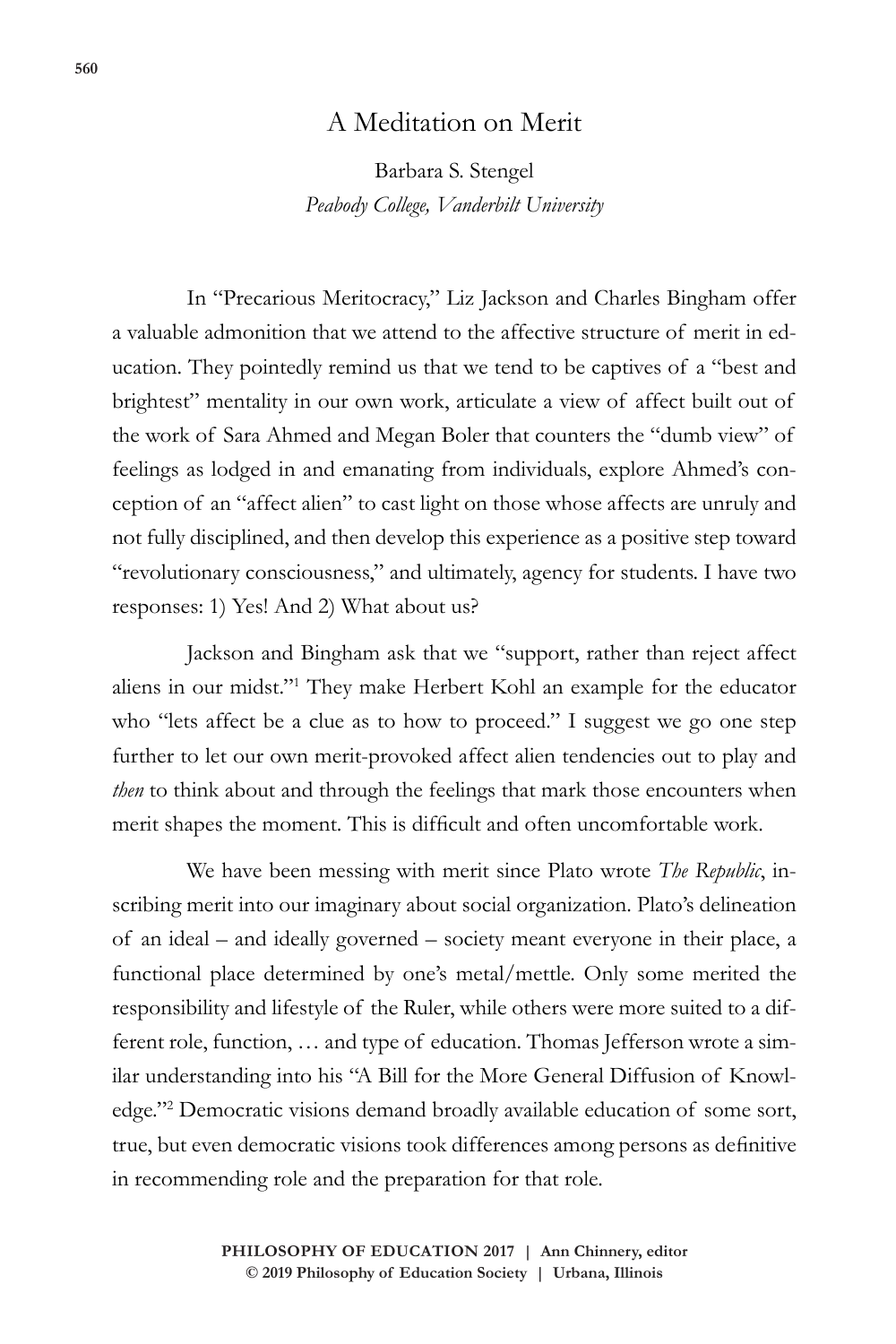So is merit nothing more than the sensible and presumably benign recognition that some of us are suited to specific social roles while others of us are not? On that reading, there must be some system of merit to tell us where we (and others) belong. Unless of course we don't. In Charlotte Perkins Gilman's *Herland,* each woman decides her life's work, including whether or not she will mother. *Herland* is admittedly a utopia, but the idea that we might organize our social order based on *interest* is conceivable, at least to a woman.3 The difficulty of course – in Plato's time, in Jefferson's time and in our own – is that role and status (social as well as economic) go hand in hand.4 Merit is not a benign functional discourse but a tool for dispensing power, prestige, and privilege.

Think about your personal meritorious moments as a student, forgetting any functional analysis and bracketing any assumptions that make merit seem necessary to social order. Which stories shall we tell that might get us closer to the experience of merit, to its intelligibility, to understand why it feels positive or shameful; and why, for some, it feels incongruous or offensive or pointless?5 The difference between the person who experiences school-related merit as positive and the affect alien is that the former thinks that honors of this kind matter, and the affect alien suspects that they don't, at least not for anything of consequence. To experience educational merit positively is to accept the "given" that earning systemic honors reflects something valuable and educational. But therein lies the rub: Is education, rightly conceived, congruent with *any* conception of merit? The radical question is not whether our present system of schooling is equitable with respect to merit but whether it can be educational when merit is woven into the system?

Consider an experience where merit is less clear but capacity is more obvious, substantive, and developmental: the first time I prepared and delivered a 7-minute speech on a randomly assigned topic with 30 minutes of lead time; and the much later time when I could do that regularly with confidence and competence. This sequence of moments in a movement toward capacity led me to what might rightly be called "merit" – victories in extemporaneous speech competitions – but also to a useful professional skill. But the value –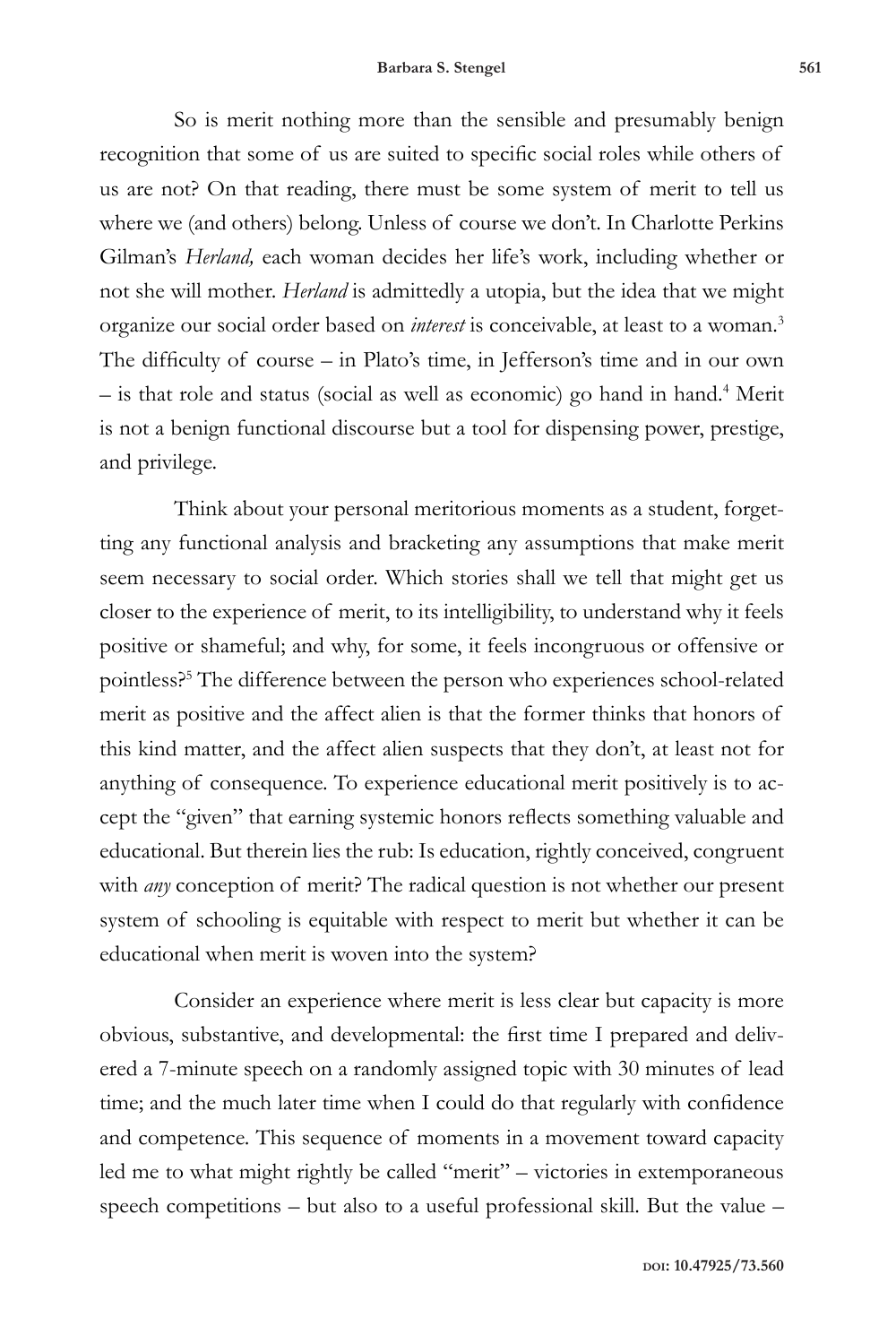## **562 A Meditation on Merit**

and the deep satisfaction – of this process of personal growth over time germinated long before the completion of this growth brought recognition. The consequent merit attached to this case is educational artifice; that is, the merit is not about education at all but about something far less valuable.<sup>6</sup> If we asked about the *value* of experiences of this kind, we could have a lively discussion. But if I ask about the *merit* associated with such experiences, it is more difficult to make sense of the question – at least from an educator's perspective.7

Merit is a relational experience rooted in recognition by some authority of one's (positive) worth relative to others on a specified dimension of performance. As Jackson and Bingham point out, merit *usually* carries an affective valence of pride and satisfaction, or, ironically, shame when the pride seems to be misplaced. Each part of this rendering is worthy of emphasis. First, merit is not equivalent to value, but requires explicit recognition of value. Second, merit is not self-authorizing; I cannot designate myself worthy of merit. The authority that does the recognizing may be personal or impersonal, but it is not me. Third, merit implies not just positive value but positive value relative to others. Merit generally implies not just good, but also better than, or perhaps best. Finally, merit presumes a performance domain. If I merit recognition, it is *for some reason* that is specifiable.

The most compelling argument for keeping merit in a system of public education probably comes from the mandate for what Gert Biesta calls "qualification,"<sup>8</sup> and links back to Plato. Don't we need to be able to weed out good doctors from bad ones, the argument goes? In fact, this is an empirical question for which we don't have a definitive answer because our so-called meritocracy does not allow its thorough trial. Maybe Gilman is right. If status is separated out from role and if all persons are permitted to discern their own calling, seeking preparation for that calling, perhaps we would have many more and better doctors than we currently have.<sup>9</sup>

Persons, big or little, student or teacher, need to be seen, encouraged, and challenged to remain alive, growing, flourishing. Merit offers the experience of being seen, but as the experience of Richard Rodriquez illustrates, being seen in the wrong way for the wrong reasons can be shaming and shameful.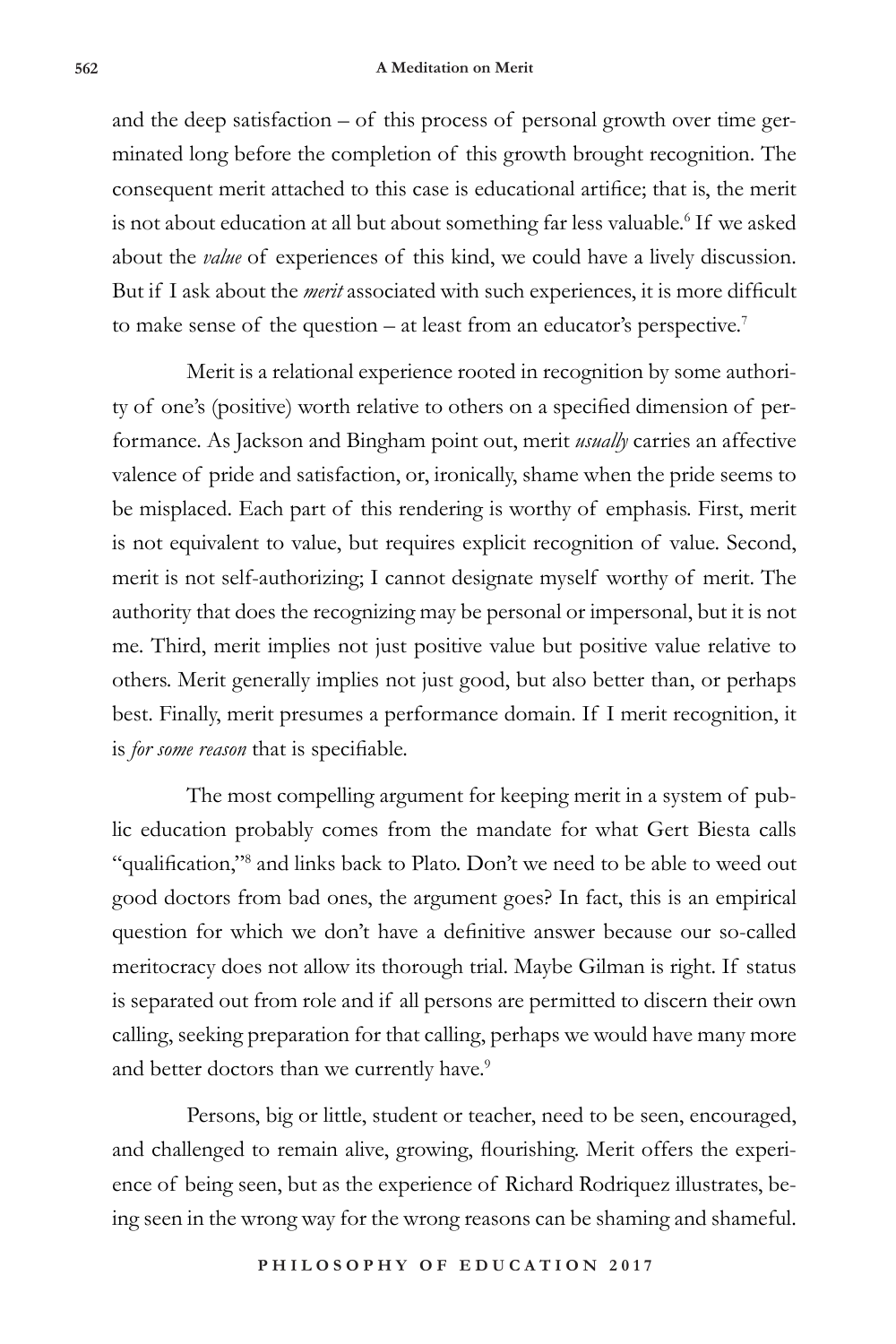Merit might offer a crude kind of reinforcement for behaviors that are appropriate but it does not provide the en-courage-ment, the infusion of courage, needed to persist in the face of work that is uncomfortable and unhappy. Merit puts a stop to constructive challenge, and therefore growth, because its message is "you have arrived." For these reasons, I suggest Jackson and Bingham ask too little of us.

Yes, we can attend to affect, the affect that opens to alien experience, an experience that is by definition disruptive, in order to encourage constructive agency on the part of our students. But that will matter little unless we also teach all our students that pride in merit is not of value. Satisfaction in growth is the point of the work we do together. This is a differently directed affect and the crux of the social and emotional learning needed in any society that aspires to be democratic or any system that intends to be educational.

To accomplish this, we first have to model it as affect aliens ourselves in a system that screams at us to publish in the best journals, get the highest student evaluations, accept the most accomplished students – and whispers in our ears that our professional worth depends on the prestige of the institution with which we are affiliated. Then we will have to stop grading. I don't mean don't record grades in whatever electronic system you now employ. I mean stop telling students whether they are good enough and start teaching them how to tell if they are – and then let *them* make that judgment. Before you tell me that's impossible, consider the substance of your objections. How many of those objections are in any way educational?

Ask, what are *we* feeling in the face of merit as a determination of the quality of our work? What about our agency? Where is *our* revolutionary consciousness?

<sup>1</sup> Liz Jackson and Charles Bingham, this volume.

<sup>2</sup> Available at: https://founders.archives.gov/documents/Jefferson/01-02-02-0132-0004-0079